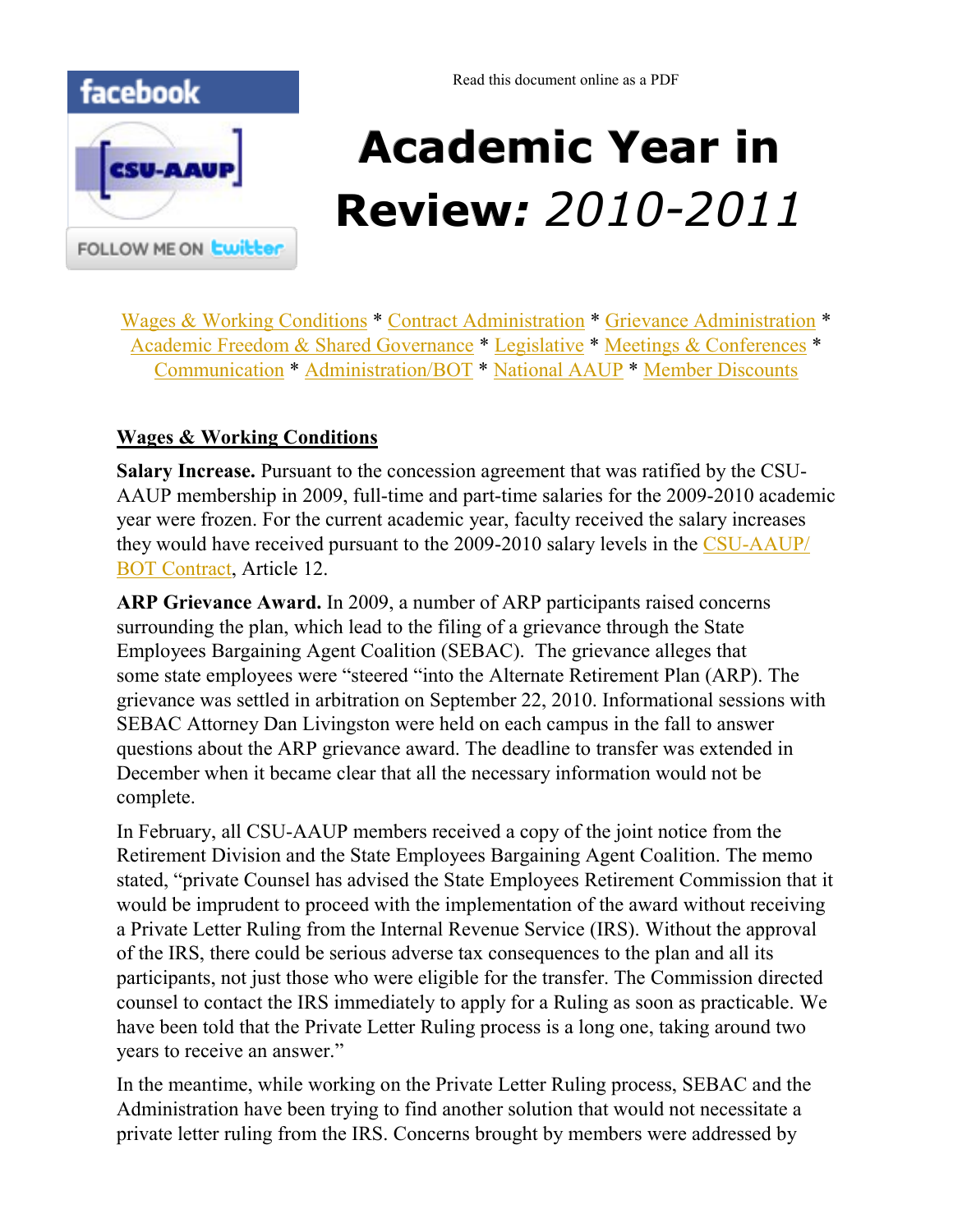<span id="page-1-0"></span>SEBAC Attorney Dan Livingston at an update in April. Listen to the audio of the meeting [here.](http://www.csuaaup.org/wp-content/uploads/2011/04/ARPUpdate041511.WMA) 

**Workload Study.** CSU-AAUP contracted with researchers from the New England Resource Center for Higher Education (NERCHE) to perform a workload study, which began fall 2008. NERCHE has completed its data gathering, concluding its surveys and site visits. NERCHE also worked diligently with the CSU System Office and the institutional research directors on each campus to obtain load credit data that are categorized in meaningful and consistent ways. NERCHE noted some data categorization issues and worked closely with the System office on these matters. The results of the Workload Study were presented to the CSU-AAUP Council at the April 2011 meeting. The Executive Summary can be read [here.](http://www.csuaaup.org/wp-content/uploads/2011/04/ExecutiveSummaryWkldStudy.doc) A copy of the complete workload study can be viewed by AAUP members while in the respective campus union offices.

**SEBAC Discussions with Governor Malloy.** In his budget address, Governor Malloy stated that he expected to achieve \$2 billion in concessions and savings with the state employee unions over the next two fiscal years. Even though the two sides have had several meetings, they have not yet come to an agreement.

#### **Contract Administration.**

**Contract Negotiations.** The current Collective Bargaining Agreement between Connecticut State University American University Professors and the Board of Trustees for Connecticut State University System will expire on August 23, 2012. Negotiations for a successor agreement is scheduled to begin on or before October 1, 2011.

CSU-AAUP distributed a survey in preparation for contract negotiations and asked that the [responses](http://www.csuaaup.org/?page_id=1535) be submitted by April 1. The responses to the substantive survey questions can be reviewed on our website.

It is the responsibility of the CSU-AAUP Council to establish priorities for negotiations. The Council will review the responses to this survey before establishing the priorities at its May meeting.

Please keep in mind that in the negotiation process neither side gets everything they want and many times specific proposals from both sides get synthesized to language that both parties to the negotiation can live with, but may not be ideal to either side.

**Special Appointments.** After hearing from a number of concerned members, the AAUP Chapter Presidents from several campuses raised concerns about the use of emergency hires across CSU at the CSU-AAUP Council meeting on Thursday, October 21. After much discussion, the Council passed the following resolution:

Resolution #10-10-26

RESOLVED, That the CSU-AAUP Council supports the faculty senates on the four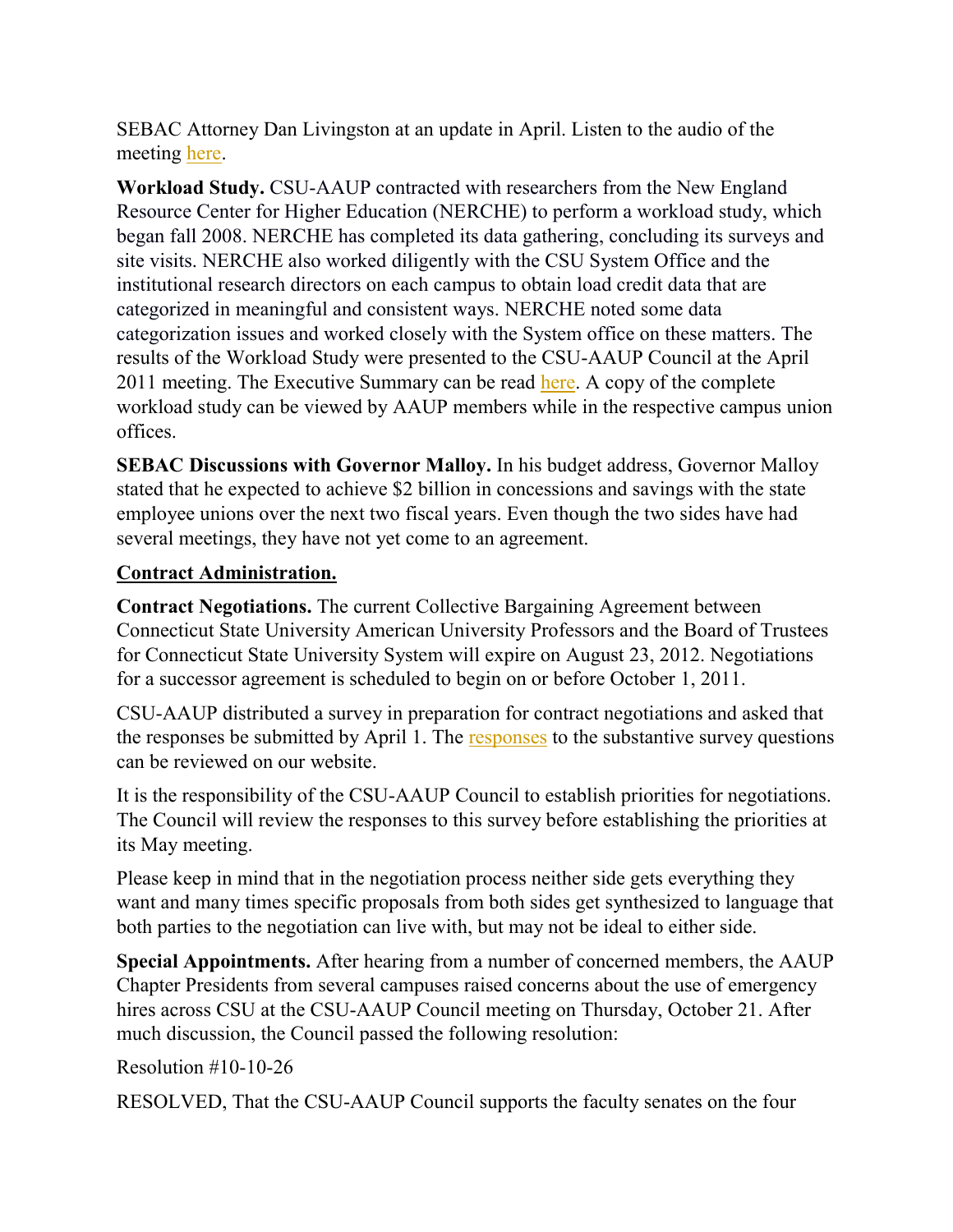<span id="page-2-0"></span>universities in their efforts to object to the current practices of emergency hires (Special Appointments).

The CSU-AAUP Council will continue to monitor the use of emergency hires and we encourage the Faculty Senates on the four campuses to discuss the issue.

At a subsequent meeting, the CSU-AAUP Council passed the following resolution:

Resolution #11-10-29

RESOLVED, That the CSU-AAUP Council immediately form an ad hoc committee charged with articulating principles as the basis for further action on the abuse of Special Appointments in the CSU System, principles that prioritize the needs of students and the educational integrity of the University.

The Ad Hoc Committee is working on a white paper on the use of special appointments which will be reviewed by the CSU-AAUP Council.

## **Grievance Administration**

In October 2009, CSU-AAUP filed a Prohibited Practice Compliant with the State Board of Labor Relations alleging that, "Since on or about July 23, 2009, the Respondent has violated Section 5-272(a)(4) of the State Employee's Labor Relations Act, by failing and refusing to bargain collectively and in good faith with CSU-AAUP, by unilaterally changing terms and conditions of employment through passage of a resolution effectively disqualifying employees who have obtained the title of CSU Professor from consideration for or appointment to endowed chair positions." In October 2010, CSU-AAUP obtain notice, through our Attorney, Gregg Adler that the case was being retained for a hearing before the full board. This hearing is scheduled to take place on May 26.

## **Academic Freedom & Shared Governance**

**Adjunct Tenure?** At the Conference on Contingent Academic Labor (COCAL) in August, the National AAUP handed out a revised copy of its report "Tenure and [Teaching-Intensive Appointments](http://www.aaup.org/NR/rdonlyres/3B21B7EB-86D7-498D-9498-10978175B5DA/0/TenureTeachersRpt.pdf)," which was later published in September. The report notes that previous studies have determined that over seventy percent of faculty are not tenured nor on the tenure-track. "Faculty serving on a contingent basis generally work at significantly lower wages, often without health coverage and other benefits, and in positions that do not incorporate all aspects of university life or the full range of faculty rights and responsibilities. The tenure track has not vanished, but it has ceased to be the norm. This means that the majority of faculty work in sub-professional conditions, often without basic protections for academic freedom."

The report goes on to say that "*the best practice for institutions of all types is to convert the status of contingent appointments to appointments eligible for tenure with only*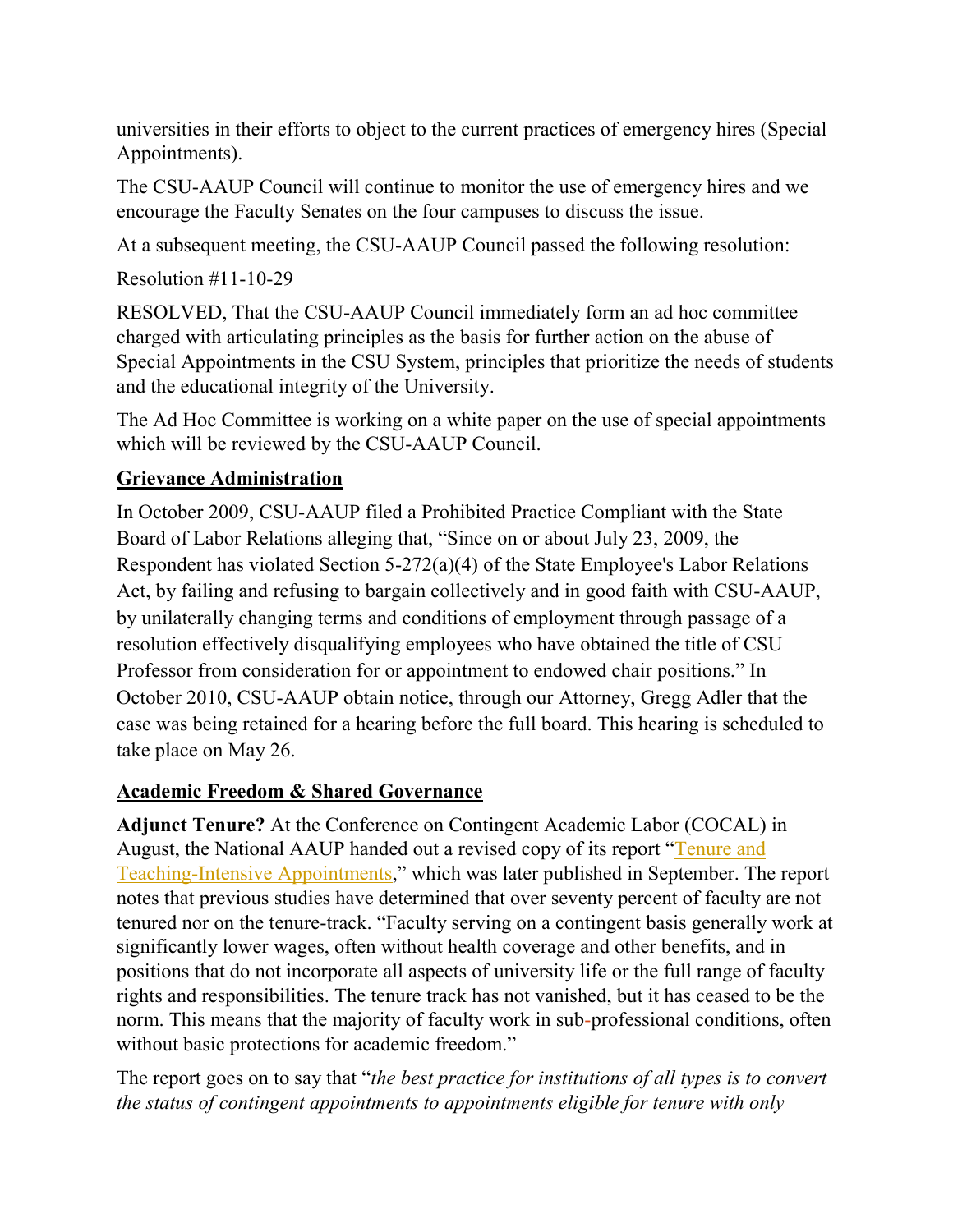<span id="page-3-0"></span>*minor changes in job description. This means that faculty hired contingently with teaching as the major component of their workload will become tenured or tenureeligible primarily on the basis of successful teaching." Further, the report states that "for faculty who wish to remain in the profession on a part-time basis over the long term, we recommend as best practice fractional positions, including fully proportional pay, that are eligible for tenure and benefits, with proportional expectations for service and professional development."* 

The report concludes with conversion practices and proposals*.* 

**Shared Governance Conference.** The CSU-AAUP Council sent faculty from each chapter to the AAUP Fall Conference and Workshops on Shared Governance in November 2010 in Washington, DC. [Read more information about the conference.](http://www.aaup.org/AAUP/about/events/past/2010/govconf/default.htm) 

# **Legislative**

**Elections.** Of the fifty-nine candidates that CSU-AAUP endorsed for Governor, Lieutenant Governor, Secretary of State, State Senate, and State House of Representatives, forty-six won their seats and thirteen candidates lost.

**Budget.** CSU-AAUP helped to coordinate the attendance of over 300 students, faculty, and staff at the Appropriations hearing on CSU's budget on February 28. CSU is facing a 10% budget cut from the State, forcing the CSUS BOT to reverse its decision on freezing tuition and instituting a raise of 2.5% for next year. CSU-AAUP continues to argue that a 10% cut will result in fewer faculty, increased class sizes, increased tuition, less course availability, and extended time for students to graduate. CSU's retention and six-year graduation rates will decrease, and a degree from CSU will become less affordable. These results would be in direct opposition to the goals that Governor Malloy has articulated for public higher education, including increased funding for instruction and improved student access and success.

**Reorganization of Public Higher Education.** Governor Dannel Malloy announced his plan to reorganize higher education this week, consolidating the central offices at CSU and the Community-Technical Colleges along with management at the Department of Higher Education and Charter Oak College into one office reporting to one CEO. The plan also calls for the creation of one board to oversee CSU, community colleges, Charter Oak, and the Board of Governors for Higher Ed. UConn will not be affected.

While few details of the plan have been announced, the Governor's press release clearly states that they are not closing or combining any of the campuses. Our lobbyist believes that they will not be merging any of the bargaining units.

#### **There was a public hearing on the reorganization proposal on March 10**. CSU-AAUP helped to coordinate the attendance of over 150 students, faculty, and staff on March 10 at a Higher Education hearing on the proposed reorganization. A direct result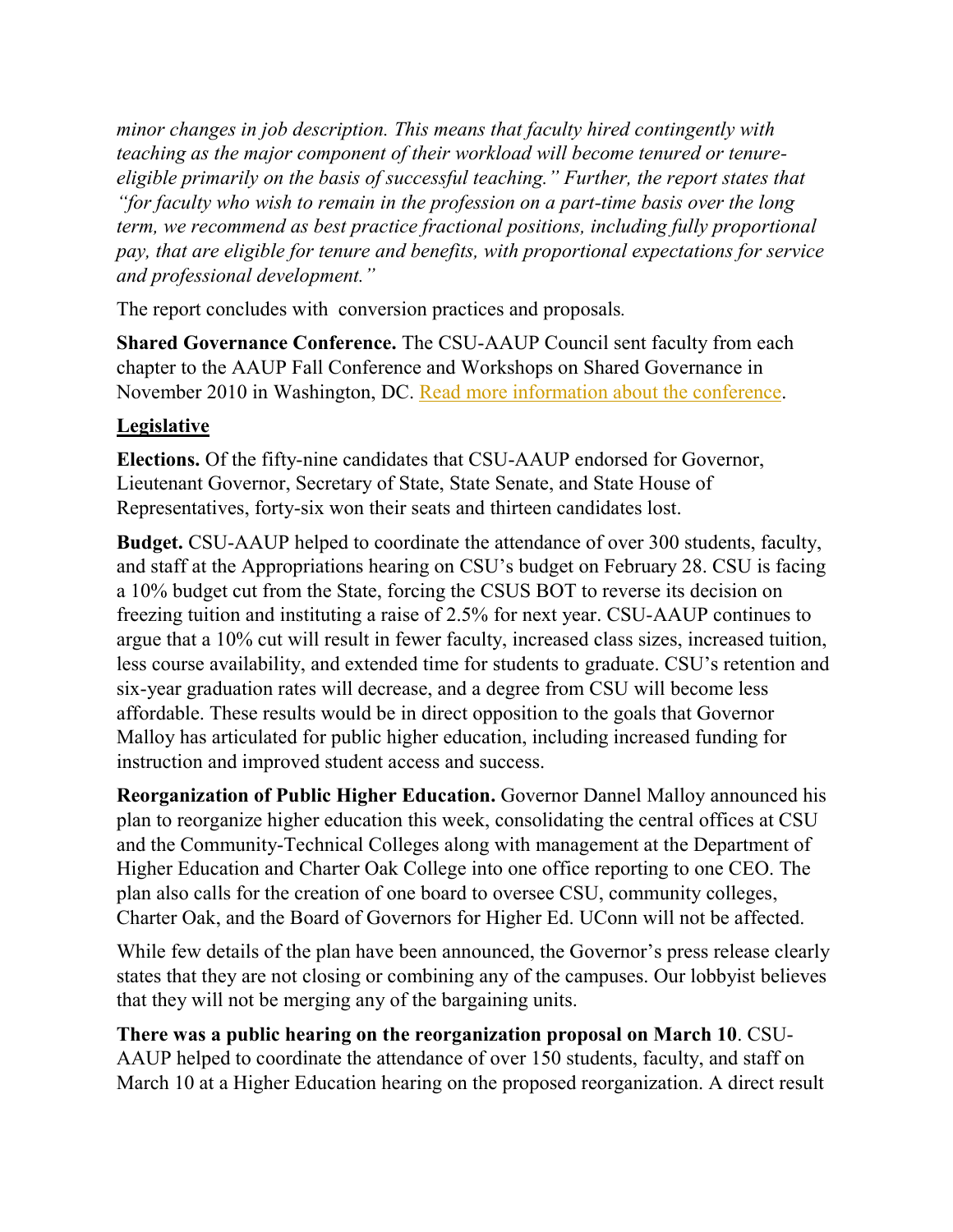<span id="page-4-0"></span>of this action was that Higher Education Commissioner Mike Meotti said in his public testimony that a particularly damaging part of the reorganization plan—a proposal that gives the Higher Education CEO the authority to move funds from any institution's budget to any other institution's budget—could be removed from the proposal. During the public hearing on March 10, Senator Beth Bye, co-chair of the Higher Education Committee, told a student that this was a direct result of the attention paid to this issue by the CSU students and faculty.

[Read the testimony](http://www.cga.ct.gov/asp/menu/CommDocTmyBill.asp?comm_code=HED&bill=SB-01011&doc_year=2011) submitted to the Committee or [watch the hearing.](http://ct-n.com/ondemand.asp?ID=6343) There were also a few media articles about the hearing that appeared in the *[Connecticut Post](http://www.ctpost.com/news/article/College-merger-plan-gets-cool-reception-1067027.php)* and the *[Hartford Courant](http://articles.courant.com/2011-03-10/news/hc-higher-education-reorganization-0320110310_1_universities-meotti-community-colleges)*.

Despite our best efforts to forestall a reorganization plan until after the development of a strategic plan for public higher education, at the end of April, it was announced that the Governor and co-chairs of the Higher Education Committee came to an agreement about the reorganization plan, which is included in the budget that was recently approved by the General Assembly and signed by the Governor.

CSU-AAUP does not oppose a reorganization, but we think it is critical to wait to reorganize until AFTER the strategic plan for public higher education is formulated. The present proposal to reorganize may predetermine much of the strategic plan.

**Redefinition of a Manager (HB 6388).** CSU-AAUP and the other higher education unions strongly opposed Sec. 15 subsection (g) of House Bill 6388, *An Act Implementing the Governor's Budget Recommendations Concerning OPM*. If passed, this proposal would have allowed significantly more positions within the institutions of public higher education to be categorized as managerial and would have stripped many faculty members of the right to continue to belong to a collective bargaining unit.

The Finance Committee amended the bill in mid-April and Section 15 was removed. Contacting legislators made a huge difference, so thank you for taking the time to write, call and visit with your legislators! However, please keep in mind that it is still possible for the language to reappear in some other format before the legislative session ends on June 8.

## **Meetings & Conferences**

**National AAUP.** CSU-AAUP sent 16 members to the National AAUP meeting in Washington, D.C. in June, 23 members to the National AAUP Summer Institute at San Diego State University in July, and 9 members to the 9th Conference of the Coalition of Contingent Academic Laborers (COCAL) in Quebec City, Canada in August.

To learn more about these meetings, please follow the appropriate links: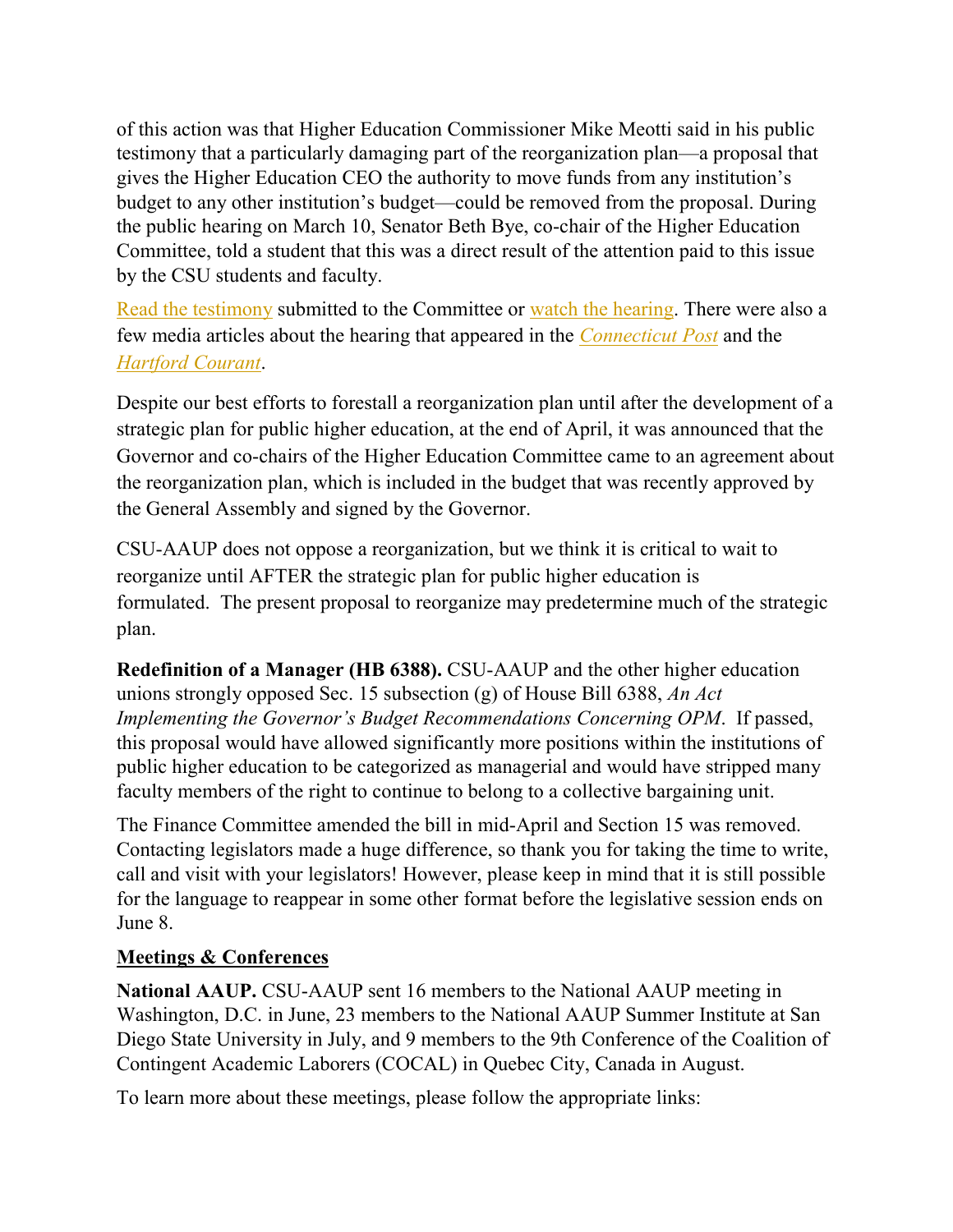[Annual Meeting](http://www.aaup.org/AAUP/newsroom/prarchives/2010/pream.htm) (read details on the [censured administrations\)](http://www.aaup.org/AAUP/newsroom/prarchives/2010/censure.htm)

## [Summer Institute](http://www.aaup.org/NR/rdonlyres/F6054F12-C6CB-4121-9308-687AFA078720/0/2010LegalRoundup.pdf)

## **[COCAL](http://www.insidehighered.com/news/2010/08/17/cocal)**

<span id="page-5-0"></span>**National Center for the Study of Collective Bargaining in Higher Education and the Professions.** The National Center for the Study of Collective Bargaining in Higher Education and the Professions (NCSCBHEP) is housed in and supported by Hunter College of The City University of New York (CUNY). Since 1972 it has served as a clearinghouse and forum for those engaged in the study and practice of collective bargaining (and the related processes of grievance administration and arbitration) in colleges and universities and in other professions such as medicine and journalism [\(http://www.hunter.cuny.edu/ncscbhep/\)](http://www.hunter.cuny.edu/ncscbhep/).

The Center hosts an annual conference, and its 2011 theme was "Moving the Academy" Forward Through Collective Bargaining." The joint labor-management conference featured such panel presentations as Creative Tensions and Creative Solutions in Collective Bargaining; Employment: Tenure, Long-Term Contracts, Retirement; Public Education/Private Funding; What is the "Collective" in Collective Bargaining?; and Effects of Budget Cuts and University Policies on Diversity and Collective Bargaining in the California State University System. The conference also offered workshops such as Workplace Dispute Resolution/Mediation, How to Analyze University Budgets, and Negotiations 101: Preparing for Productive Negotiations in Good Times and Bad. See the complete listing of workshops and presentations [here.](http://www.hunter.cuny.edu/ncscbhep/repository/2011-national-conference/conference_brochure.pdf) 

## *Inside Higher Education* [Article on the Conference](http://www.insidehighered.com/news/2011/04/12/college_collective_bargaining_experts_push_for_shared_perspective)

**Connecticut Lobbying Conference.** The Connecticut Lobbying Conference is an excellent training opportunity all CSU-AAUP members. It is designed to provide entrylevel skills for first time lobbyists and continuing education for experienced advocates. Political action is always important, but during this period of economic uncertainty, it will be even more critical for CSU-AAUP members to be in contact with their legislators. See the complete listing of presentations at the October 2010 conference [here.](http://www.bettygallo.com/index.php/2010-connecticut-lobbying-conference)

## **Communication**

**Website.** Over the summer, CSU-AAUP moved its website off the Central Connecticut State University server to [www.csuaaup.org.](http://www.csuaaup.org/) The new website includes interactive features such as a weekly poll (over 500 people voted in our polls this academic year) and the option to comment on the content of some pages.

**Social Media.** In addition, you can now follow CSU-AAUP on Twitter and "like" us on Facebook. CSU-AAUP has used these tools as another means to post news and create coalitions of support.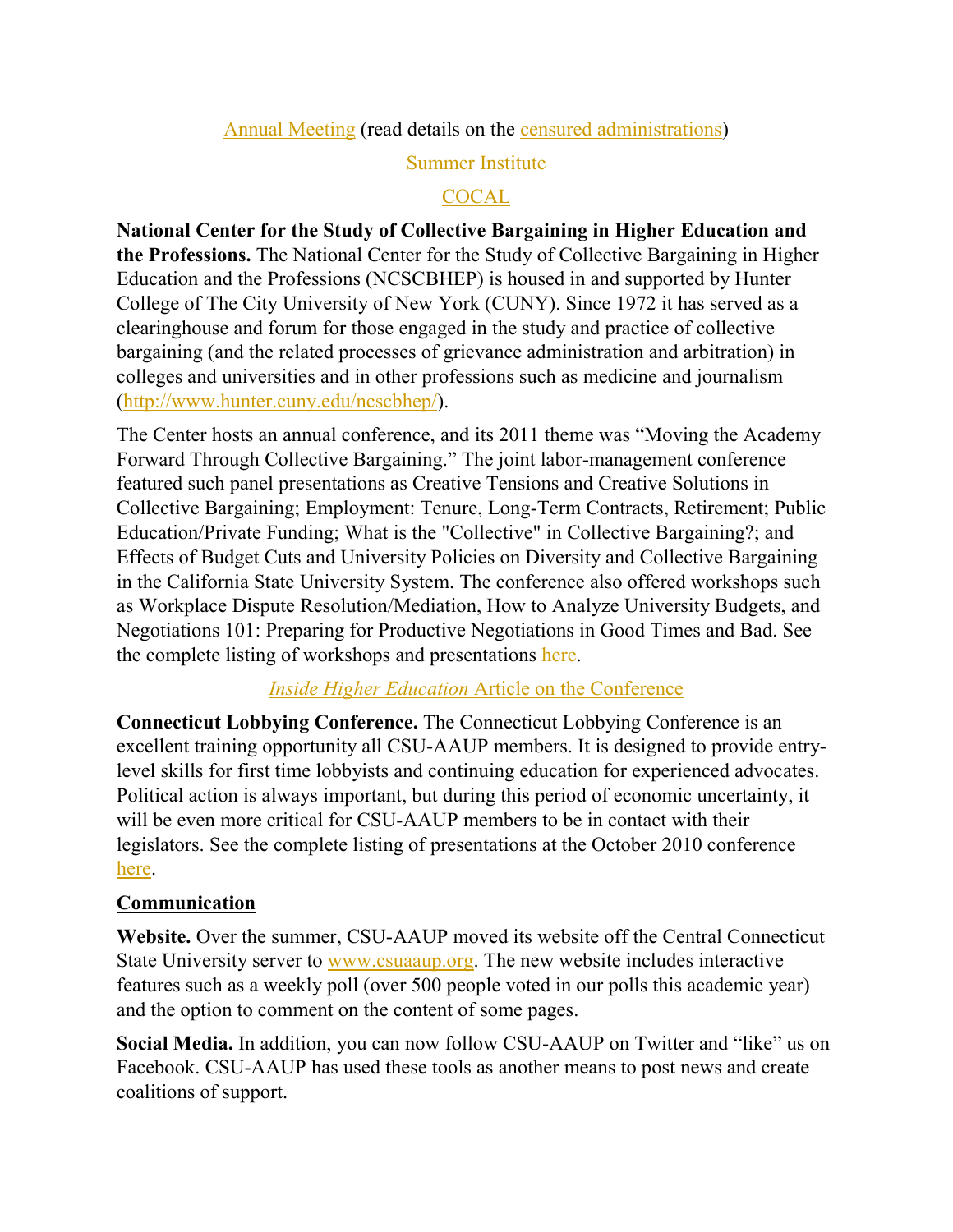<span id="page-6-0"></span>**E-Newsletters.** We distributed a short, electronic newsletter to all members almost every week this academic year. These shorter but more frequent newsletters have been well received by the membership.

**Discussion Group.** CSU-AAUP has created a private discussion group "to facilitate discussion between members of the Connecticut State University American Association of University Professors on matters related to their employment at CSU, academic freedom, tenure protections, shared governance, and other issues in higher education." To sign up, please visit http://groups.google.com/group/csuaaup. Choose the option "sign in and apply for membership." If you don't already have a Google account, you must register for one. You do not need a gmail account; you can use any personal e-mail account (ex. hotmail, yahoo, comcast, etc.), but you must register it with Google. This is the email account that you will use to post and receive messages from this discussion group. You may not use your university email address to post or receive messages for this discussion group.

Once you have registered your email address with Google, it will give you a choice of how you want to receive the messages. You will also be asked to submit your name and 8 digit ID number (found on your university ID at CCSU, ECSU, and SCSU) so CSU-AAUP can verify that you are a CSU-AAUP member.

#### **Administrative/BOT**

**BOT Vote to Freeze Tuition at Current Levels/Salary Freeze for Managers**. In September, the CSUS Board of Trustees voted for a salary freeze for managers (university presidents and vice presidents, deans of students, police chiefs, human resources, confidential administrative assistants and system-level management and confidential staff) and a tuition freeze, noting that "the Board may need to reexamine plans regarding tuition in light of actions taken by the Governor and state legislature [in 2011] that could further reduce state funding of CSUS."

**Tuition Increase.** In 2011, facing a \$22 million deficit for next fiscal year, officials at CSUS announced that they will not be able to freeze tuition as planned and proposed a 2.5% increase. The increase represents an average increase of \$198 in tuition and fees for Connecticut residents and is expected to generate \$7.8 million in additional revenue.

**Chancellor Carter Retires.** On September 28, Chancellor Carter announced his plans to retire no later than September 1, 2011. Dr. Carter has served as Chancellor since February 2006 and according to the press release from the System Office, he "will continue to serve as Chancellor providing the Board of Trustees with an opportunity to select a successor and ensure an effective transition." However, Dr. Carter announced in early February that he would retire on March 1, 2011. Dr. Louise Feroe is serving as Interim Chancellor.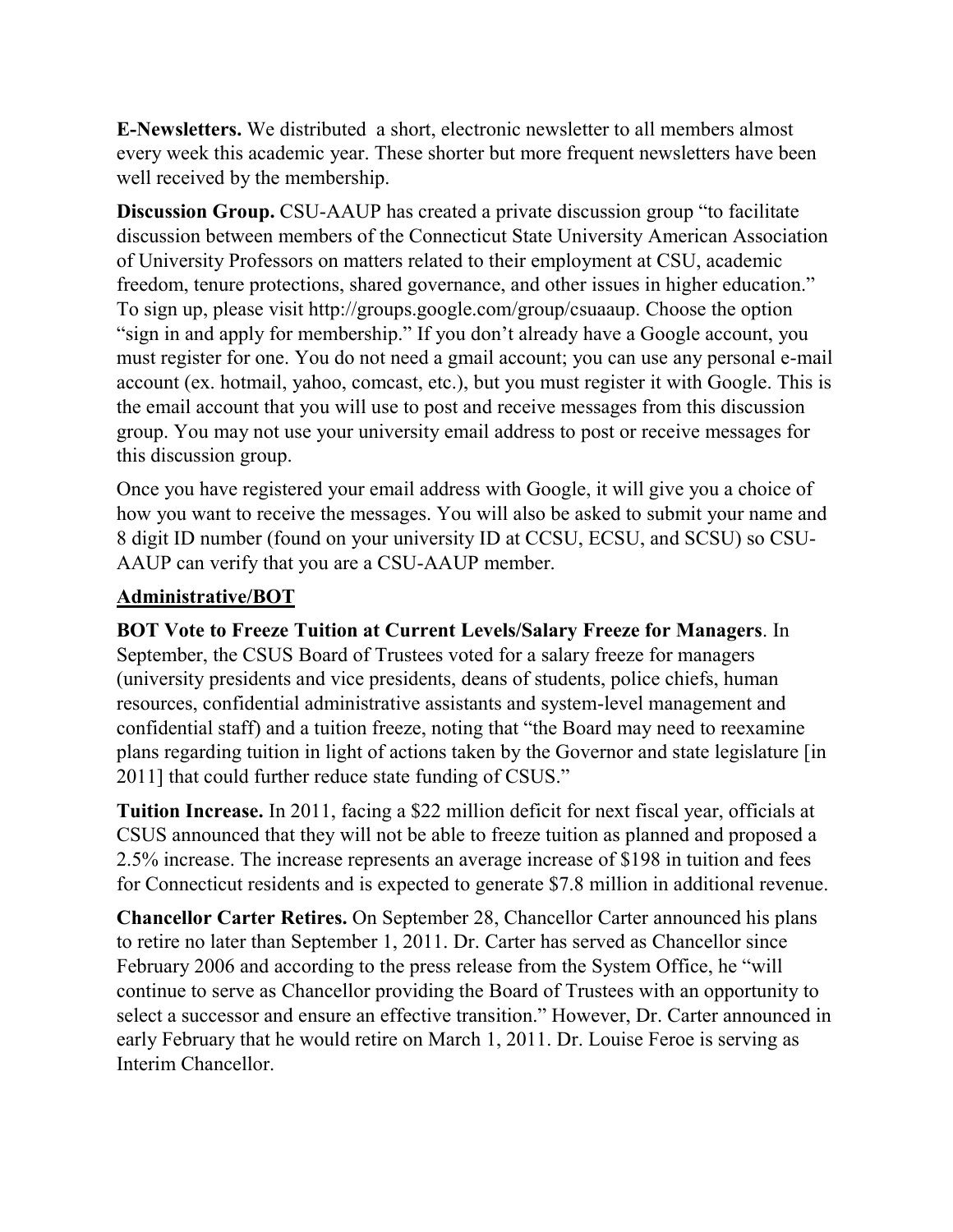<span id="page-7-0"></span>**Chancellor and SCSU President Searches**. At its meeting on November 18, the CSUS Board of Trustees (BOT) voted to proceed with a search for a new Chancellor, continuing to put off the search for a new president of SCSU until the spring. However, that search was later suspended and the search process for the new SCSU president was announced instead in April.

## **National AAUP**

**Dual Career Appointment Best Practices.** Are you and your partner or spouse searching for academic positions in the same area, or even at the same institution? Would you like to know what kinds of dual-career accommodation programs might be available to assist you, or what procedures an institution should follow to best accommodate your partner? If so, the AAUP's newly released "Recommendations on [Partner Accommodation and Dual Career Appointments](http://www.aaup.org/AAUP/comm/rep/dual.htm)" is a must read.

The new recommendations were formulated by the AAUP's Committee on Women in the Academic Profession in view of the increasing likelihood that faculty, especially women faculty, will have domestic partners or spouses who are also academics. The recommendations provide critical guidance on developing sound, equitable policies. In addition, they provide a comprehensive review of the types of partner accommodation programs already available to dual-career academic couples at many colleges and universities.

**Parents: Your Children Need Professors With Tenure.** Please read AAUP President Cary Nelson's recent Chronicle of Higher Education article titled "[Parents: Why Your](http://chronicle.com/article/Parents-Your-Children-Need/124776/)  [Children Need College Teachers With Tenure."](http://chronicle.com/article/Parents-Your-Children-Need/124776/)

This is part of a broader effort to inform the public about the meaning of tenure and academic freedom and advocate for their support. Of course the AAUP does not have access to students and their parents across the country.

Instead faculty members are invited to share the essay with their students and encourage them, in turn, to distribute it to their parents and friends.

If you would like to have a more elaborate conversation with a class about tenure or academic freedom, you could also distribute AAUP's 1940 Statement and its founding 1915 Declaration. AAUP also recently distributed an important statement about why all teaching faculty should have tenure.

National AAUP would also be happy to share ideas about lesson plans on academic freedom and tenure. Send National AAUP your ideas.

**Organizing Efforts.** In October, the faculty at **Bowling Green State University** in Ohio voted 391 to 293, or 57 percent to 43 percent, to make the AAUP chapter the collective bargaining representative for the tenure-track, tenured, and non-tenure-track full-time faculty (part-time faculty in Ohio are excluded by statute from collective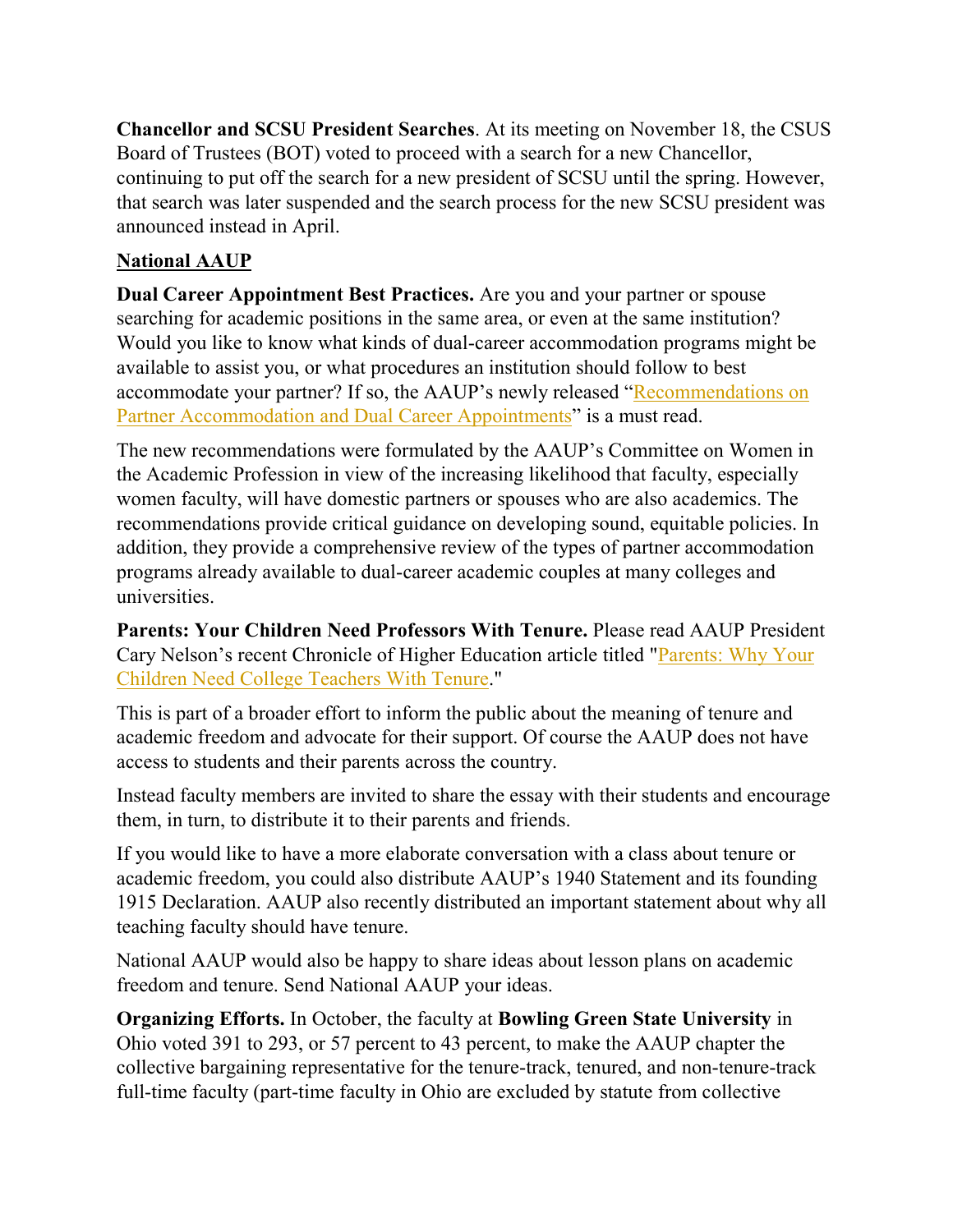bargaining). BGSU joins seven other Ohio four-year public institutions whose faculty unions are affiliated with the AAUP.

This victory is a major achievement for the faculty at Bowling Green and nationally; it is believed to be the largest combined faculty union to organize at a research institution in the U.S. since the University of Akron faculty voted for collective bargaining in 2003. At a time when university administrations are forcing drastic cuts in faculty salaries and benefits despite tuition hikes and record enrollments, the positive vote also reflects academics' growing alarm over the erosion of faculty shared governance in university decision making about programmatic changes, curricula, and university spending.

The campaign at Bowling Green has been the AAUP's number one organizing priority for almost two years, and this tremendous accomplishment is the culmination of the efforts of many people.

Representatives from the **UIC United Faculty** campaign delivered hundreds of signed authorization cards to the Illinois Educational Labor Relations Board (IELRB) at the end of April, marking the first time in Illinois history that a large public research university's faculty have organized a union. The broad and diverse coalition of faculty from across various academic spectrums formed and led the UIC United Faculty campaign in partnership with the American Federation of Teachers (AFT,) the Illinois Federation of Teachers (IFT) and the American Association of University Professors (AAUP).

The union includes contingent faculty – those not under the tenure system and currently hired at will – allowing this growing group to have the legal right to fair treatment and due process, thereby giving them the academic freedom to vigorously express their views. The union will represent faculty with appointments of 51 percent time up to full time.

The AFT, IFT and AAUP each provided resources and support staff to help the UIC United Faculty campaign mobilize and gather the hundreds of signed authorization cards needed to form the union.

**Attack on Public Employees.** Ohio. Michigan. Wisconsin. Read about [what the AAUP](http://www.aaup.org/AAUP/GR/Public/alerts.htm)  [is doing to fight back on the attack on public employees!](http://www.aaup.org/AAUP/GR/Public/alerts.htm)

**National AAUP Annual Report on the Economic Status of the Profession.** While the Great Recession in the broader US economy may be technically over, the same cannot be said for the higher education sector. The results of the American Association of University Professors' (AAUP) annual survey of full-time faculty compensation are only marginally better than last year and represent the continuation of a historic low period for faculty salaries. For the second consecutive year, the overall average salary level increased at a rate less than inflation, and this is the fifth of the last seven years in which overall faculty salaries declined in purchasing power.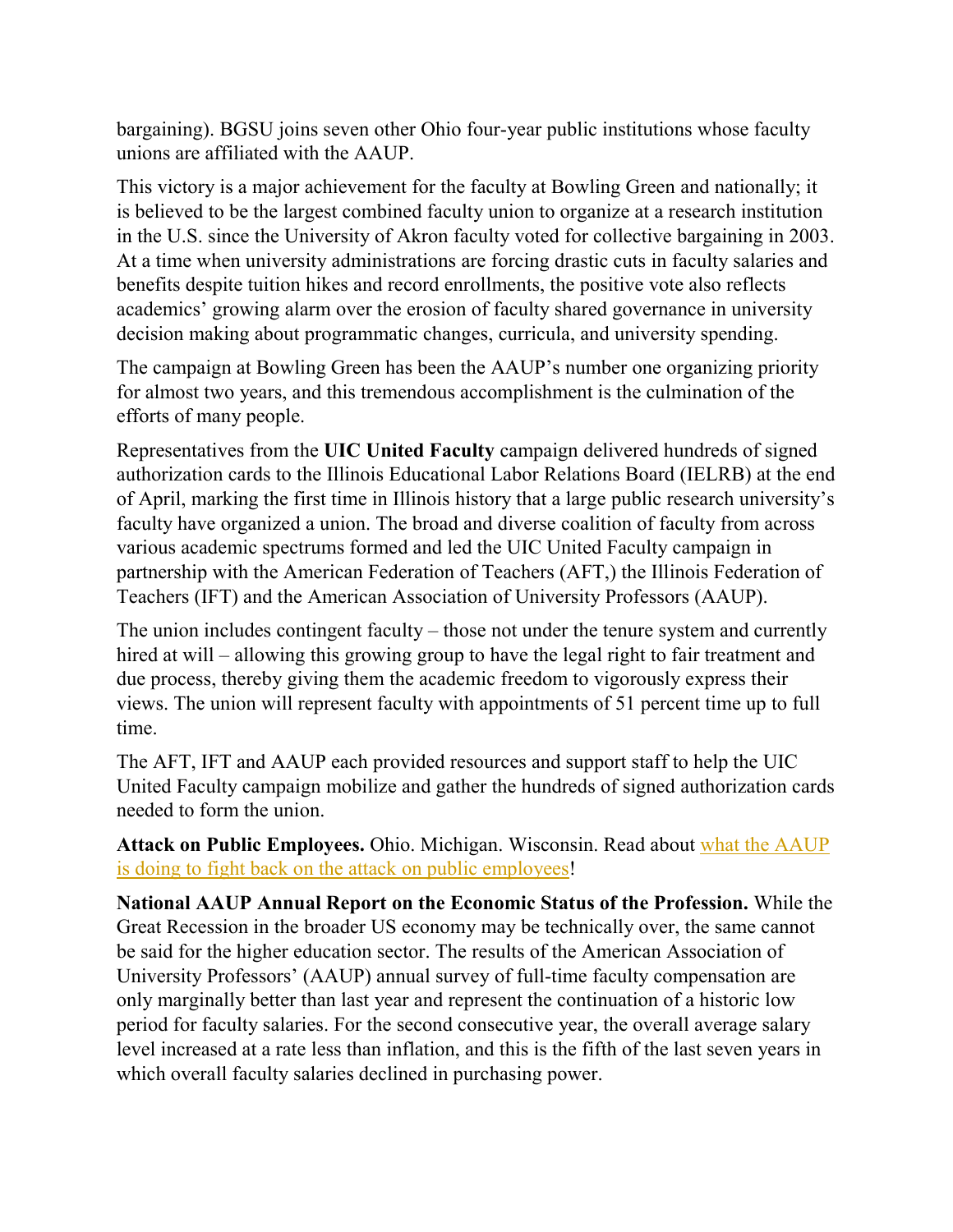<span id="page-9-0"></span>With three full years of data now available, we can begin to assess the direct impact of the recession on faculty compensation. This year's report examines two major aspects of the recession's impact: the ongoing expansion of contingent academic employment and growing salary inequality, both within the faculty and between faculty members and college and university presidents.

*It's Not Over Yet: The Annual Report on the Economic Status of the Profession, 2010– 11* is now available [\(full report](http://www.aaup.org/NR/rdonlyres/17BABE36-BA30-467D-BE2F-34C37325549A/0/zreport.pdf) | [highlights and press release\)](http://www.aaup.org/AAUP/newsroom/2011PRs/salsurvey.htm).

**National Day to Defend Public Education.** Privatization in higher education has shifted the cost burden to students and their families, while at the same time diverting spending from instruction to administrative overhead. The most dramatic shift has been in the increasing use of poorly-paid and insufficiently supported part-time and nontenure-track faculty members. See the [statement](http://www.aaup.org/AAUP/about/gensec/let/oct7.htm) from AAUP General Secretary Gary Rhoades.

Local events in support of this Day of Action included the following:

*CCSU-AAUP "Tree of Knowledge":* Why is Public Higher Education Important to You? Why Should Public Higher Education Be Protected? That's what CCSU-AAUP asked the university community on April 29. Students, faculty, and staff were asked to write an answer down to these questions on a leaf, which was placed on a white oak tree that was later donated to the university. Here's what some of the leaves read:

"It's an investment in our future."

"Ignorance is far more expensive..."

― ...because higher education is the most important aspect in order to develop and sustain our nation in the future."

See more information and photos on the [CCSU-AAUP website.](http://ccsu.csuaaup.org/)

# *SCSU-AAUP's CSI: CSU*

SCSU-AAUP set up a crime scene on campus on May 2. The perpetrator: drastic budget cuts to CSU. The victims: timely graduation, accessibility, available courses, and class sizes. Students, faculty and staff were asked to fill out "witness information forms," identifying the consequences of budget cuts for each individual with options such as slowing my time to graduation, increasing the size of my classes, and adding to my student debt. Over 700 forms were filled out and later delivered to the Governor.

Students assisted in the events on both campuses.

# **Member Discounts**

For more information on any of these benefits, please contact your local AAUP office unless otherwise indicated.

**Book Discounts.** National AAUP has joined the Wiley Society Discount Program, which will offer its members a 25% discount on Wiley books. The discount is applicable across all subject and discipline areas, including even the Frommer's Guides and Betty Crocker cookbooks. Click [here t](http://lyris.eresources.com:81/t/5286380/5600656/1876/0/)o browse an overview of subjects and titles available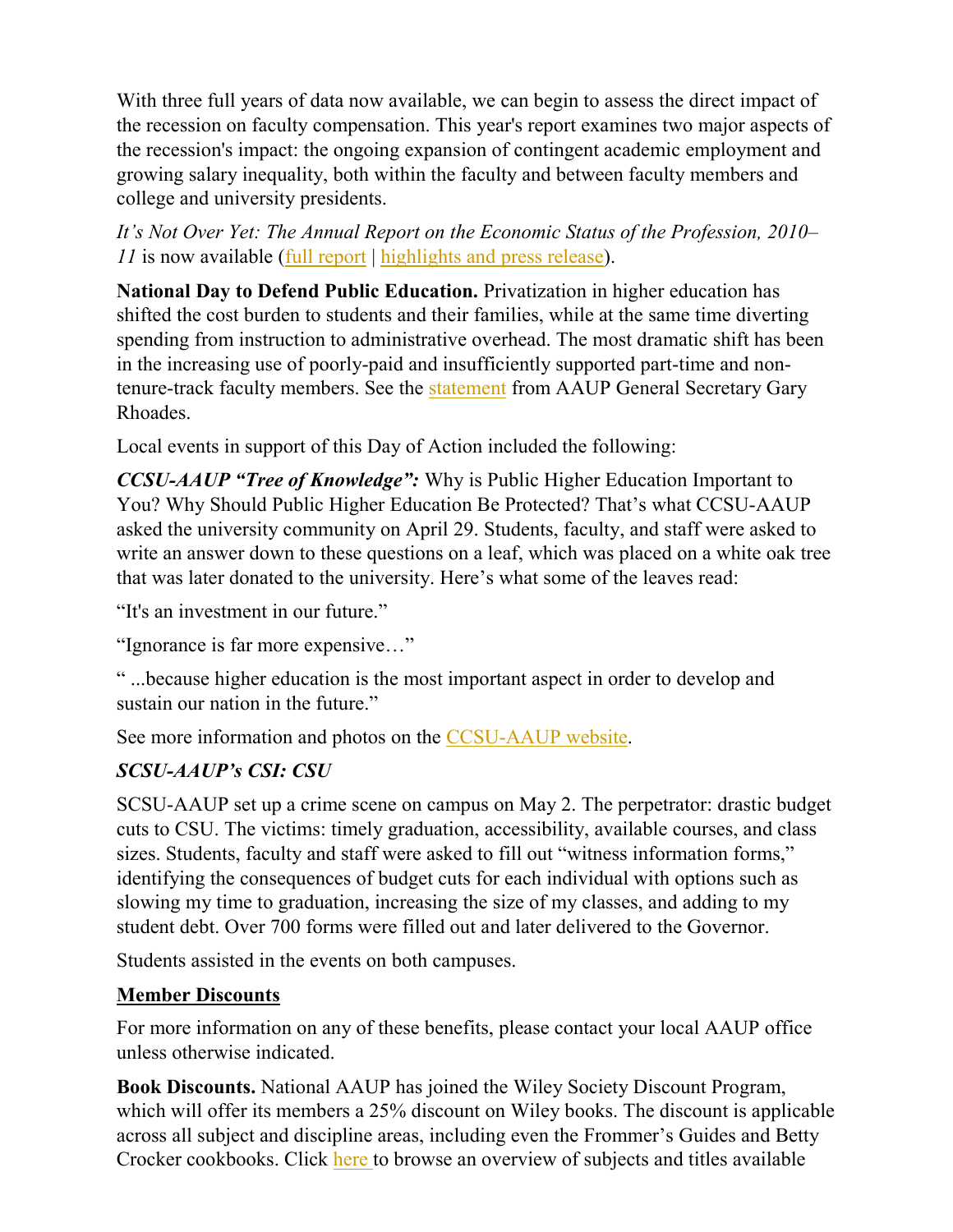through the discount program. There are no applications to file, no forms to fill out. Just go to the [Wiley Society Discount Program website an](http://lyris.eresources.com:81/t/5286380/5600656/1875/0/)d make your selections. To save 25%, enter the AAUP membership code SDP67 in the promotion code field in your shopping cart and click the Apply Discount button.

**Cell Phones, Service and Accessories.** CSU-AAUP members can receive a 15% discount on Sprint Nextel plans. This offer extends to members who already have Sprint Nextel service and are not receiving the discount! In addition, Sprint Nextel has created a private online store that only CSU-AAUP members can access with special benefits and discounts. Please contact the AAUP office for more information.

**Car Rental.** Alamo Rent-A-Car and National Car Rental provide discounts to CSU-AAUP members including up to 20% off regular prices and unlimited mileage. Call the CSU-AAUP office for our company code and then book online or over the phone!

**Tires.** Town Fair Tire offers a 10% discount off any tire or wheel purchase at all 70 locations in Connecticut, Massachusetts, Rhode Island and New Hampshire. You will also receive free lifetime flat repair, mounting, and lifetime rotation. In addition, you will receive free front wheel alignment with any tire purchase, free installation mounting with every tire purchase, and free snow tire changeover. To obtain your 10% discount coupon, please contact your local AAUP office.

**Legal Services.** For \$99, Legal Service Plans, Inc. will provide legal services for members and their families. Personal legal advice and consultation is just a phone call away. Services include a simple will, legal letters and phone calls, and simple document review for no extra charge and special reduced fees for more extensive representation, including real estate closings. For a fixed price, Legal Service Plans is now offering Certified Public Accountant services, including preparation of federal and Connecticut tax returns and a discount of 25% from normal professional rates for meetings and other work on other personal tax issues including tax audits and planning. For more information on the CPA services, please call Legal Service Plans at 1-888-764-5532.

*Academe.* As a CSU-AAUP member, faculty will receive Academe, the bimonthly magazine that analyzes higher education issues from faculty members' perspectives. The magazine begins with an incisive round-up of news affecting professors. Feature articles examine tenure, affirmative action, part-time faculty appointments, distance education, intellectual property, and other timely academic issues. Investigative reports on violations of academic freedom and tenure are regular components. Columns cover legal trends, legislative developments, and new scholarly books.

**Credit Union.** Established in 1946, the Connecticut State Employees Credit Union is a cooperative thrift and loan association, owned and managed by active and retired State of Connecticut employees. They are a full service, state chartered financial institution with locations across Connecticut. CSE Credit Union provides excellent rates on savings